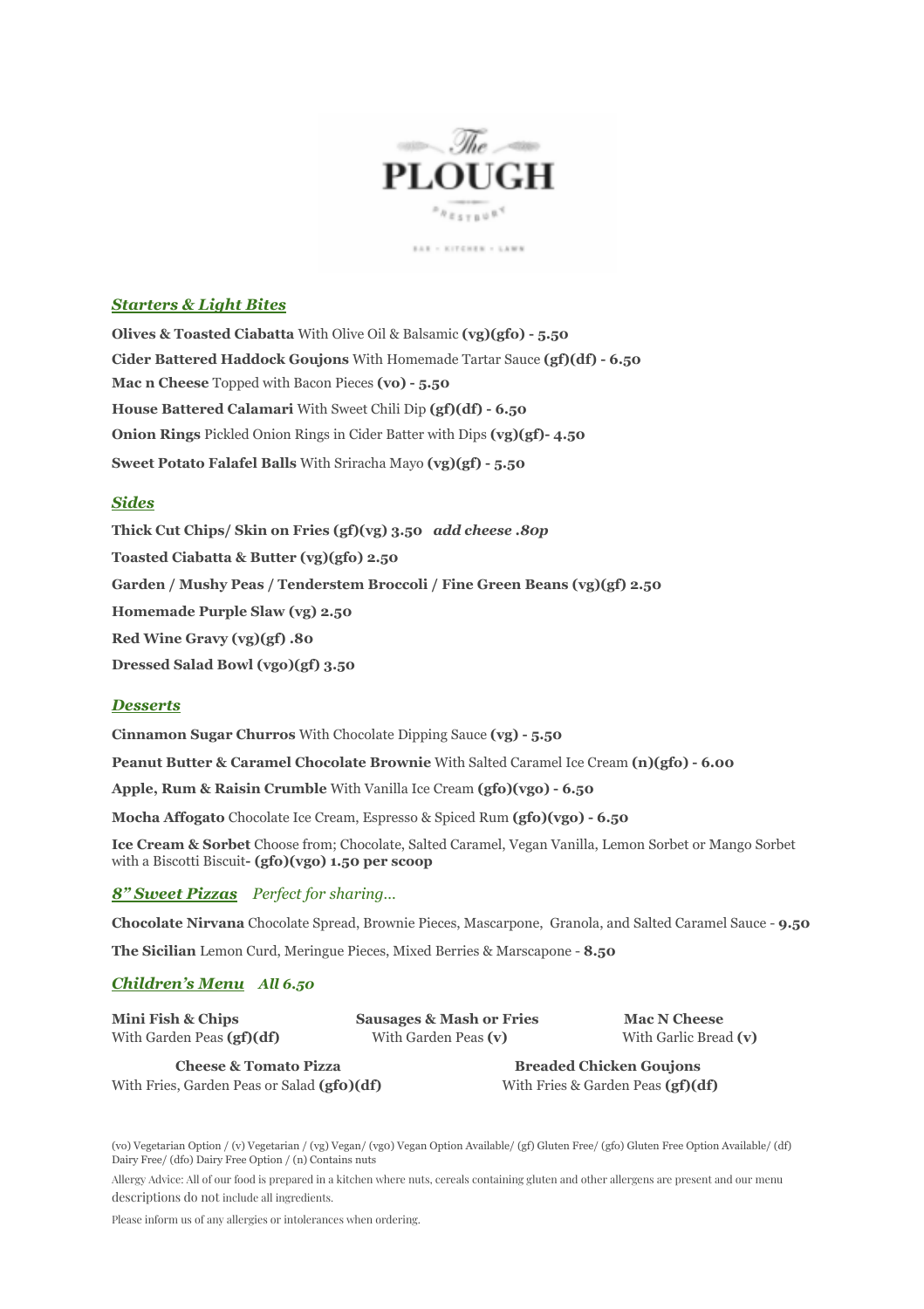

 $\mathbb{R}\triangle\mathbb{R}\ \times\ \mathbb{K}\cap\mathbb{P}\subseteq\mathbb{R}\oplus\mathbb{R}\ \times\ \cdots\ \mathbb{L}\triangle\mathbb{W}\ \mathbb{N}$ 

## *Pub Favourites*

**Fish & Chips (gf)(df) - 13.50** Cider Battered Haddock, Chunky Chips, Mushy Peas & Tartar Sauce

**Ham, Egg & Chips (gf)(df) - 12.50\*\*?** Thick Cut Ham, Fried Eggs, Chunky Chips & Piccalilli

**Pesto Roasted Chicken (gf) - 14.50\*\*?** ½ Roasted Chicken with Skin on Fries & Slaw

**Sweet Potato Falafel Salad (gf)(vg) - 10.50** Falafel, Mistolivia Olives and Mixed Salad with a Balsamic Dressing

### *Dirty Fries*

**BBQ Pulled Pork (gf??)(dfo) - 9.50\*\*?** Skin on Fries topped with BBQ Pulled Pork, Smoked Cheddar Cheese and Slaw

**Chilli Con Carne (gf)(dfo) - 8.50** Skin on Fries topped with Beef Chilli, Cheddar Cheese, American Mustard & Jalapenos

**Mexican Bean Chilli (gf)(vg) - 8.50** Skin on Fries topped with mixed Bean and Butternut Squash Chilli, Vegan Cheese & Jalapenos

### *Burgers*

**Bacon & Stilton (gfo)(dfo) - 13.50** 8oz Beef Burger topped with Smoked Bacon & Stilton served with Fries & Slaw *Add BBQ Pulled Pork 2.50*

**BBQ Pulled Pork (gfo??)(dfo??) - 14.50??** BBQ Pulled Pork, Smoked Cheddar Cheese, Pickles & Slaw served with Fries *Add Bacon 1.50*

**Bangkok Bad Boy (vg) - 13.50** Spicy Oriental Lentil Burger, Vegan Cheese, Chilli Jam & Salad Trimmings served with Fries & Slaw

## *Plough Platters*

**Classic Deli (gfo) - 14.50**

8" Garlic Bread, Salami, Ventricana, Salami, Speck Ham, Pappadew Peppers, Olives, Roasted Courgettes & Piccalilli

#### **Ploughmans Style (v)(gfo) - 14.50**

8" Garlic Bread, Goats Cheese, Smoked Cheddar, Stilton, Pappadew Peppers, Olives, Roasted Courgettes & Chilli Jam

### *Locally Sourced Pies*

Served with Red Wine Gravy, Tenderstem Broccoli and your voice of Mash, Chunky Chips or Fries

**Wild Boar & Chorizo Pie - 15.00** Boar & Chorizo with Roasted Peppers, Potatoes, Beans & Garlic

#### **Tartiflette Pie - 15.00**

Gammon, Potatoes Cheese & Parsley in a Roasted Garlic Cream Sauce

**Cheesy Beet & Bean Pie (v) - 15.00** Golden Beetroot & Butter Beans in a Cheddar Cream Sauce

## *Full Pizza Menu available Lunch & Dinner Tuesday- Saturday*

(vo) Vegetarian Option / (v) Vegetarian / (vg) Vegan/ (vg0) Vegan Option Available/ (gf) Gluten Free/ (gfo) Gluten Free Option Available/ (df) Dairy Free/ (dfo) Dairy Free Option / (n) Contains nuts

Allergy Advice: All of our food is prepared in a kitchen where nuts, cereals containing gluten and other allergens are present and our menu descriptions do not include all ingredients.

Please inform us of any allergies or intolerances when ordering.